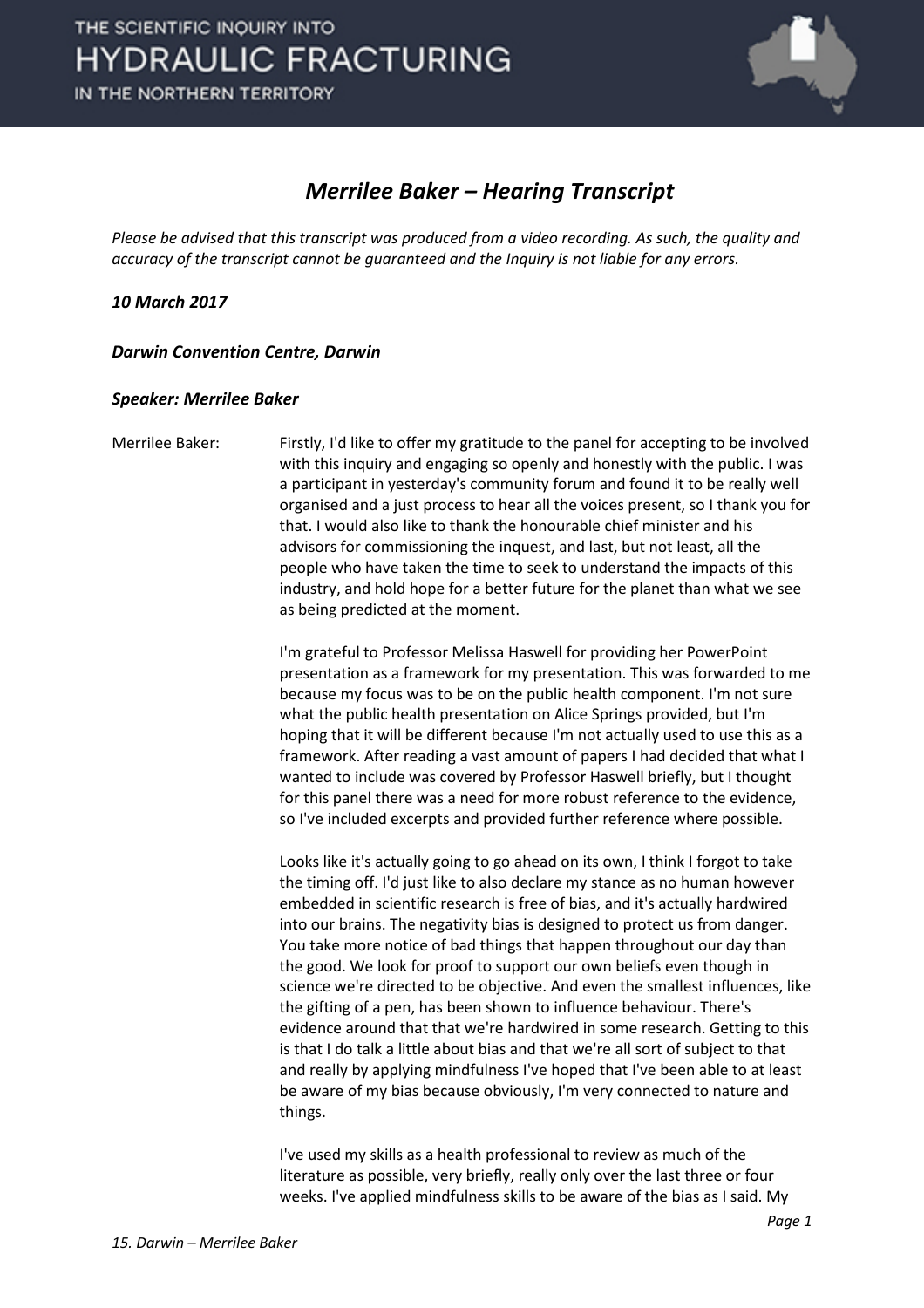

mission is to arose an environmentally sustainable, social just, and spiritually fulfilling human existence on this planet. I've completed the game changer intense course which is designed by Pachamama Alliance who have an alliance with the Achuar in the Amazon jungle who have been fighting the petroleum company for over 20 years. I have hope that enough humans will respond by taking positive actions to make survival for all beings more possible. I speak from the feminine power base that is attuned with the connected human experience. This connectedness has been explored and verified by many scientists, especially in the fields of quantum physics, neuroscience, and neurobiology.

This is relevant to this paper as the first term of reference is to assist the scientific evidence to determine the nature and extent of the environmental impacts and risks including the cumulative impacts of the fracking which you're aware of all that quite well, obviously. Which leaves the background issues paper... I'm just sort of having a look at that. Other presenters that I've seen on the streamlining recreational fisheries and the Frack Free Darwin have highlighted the simplistic representation of the chemicals on page nine. I'd just like to add my concern here, and I've heard the response to that. I'd just also like to add that individuals have different levels of sensitivity. Whilst any individual may be able to avoid lipstick, or hairspray, or going and having a perm, if the air or water contains these chemicals they can't avoid them.

Research may not actually identify the effects on sensitive people because it's often across a broad spectrum of people who are usually well. A list of the chemicals used that are linked to ill health would obviously be useful, a lot of people have said that. It's often also hard to sift out whether people are talking about the ones that are going to be banned, that won't be allowed here and what will they use is something that people have also referenced. With the actual terms of reference in regard to the inquiry assessing the scientific evidence at yesterdays public forum the panel explained that the scientific evidence includes social sciences and evidences rather than just really being a very rigorous gold standard, double blind sort of placebo study type of evidence. I am actually making reference to the 2014 Hawk paper which dismissed some of that evidence because it believed its methodology was poor and lacked peer review.

Number two was to advise on the gaps. A lot of spoke very emotionally and strongly about requirements for baselines. I refer to the Lancet Countdown which is very prestigious medical journal and their project that they're doing for measuring, and that sleep video, very short video that I'm hoping will work. Number three for the risks advised on the level that would be considered acceptable. My questions are around the risk model which a lot of people mentioned as well who bears the risk, who determines what is the level of in reduction that is low as reasonably practicable, page 13. The other person from environmental defenders has raised that one as well.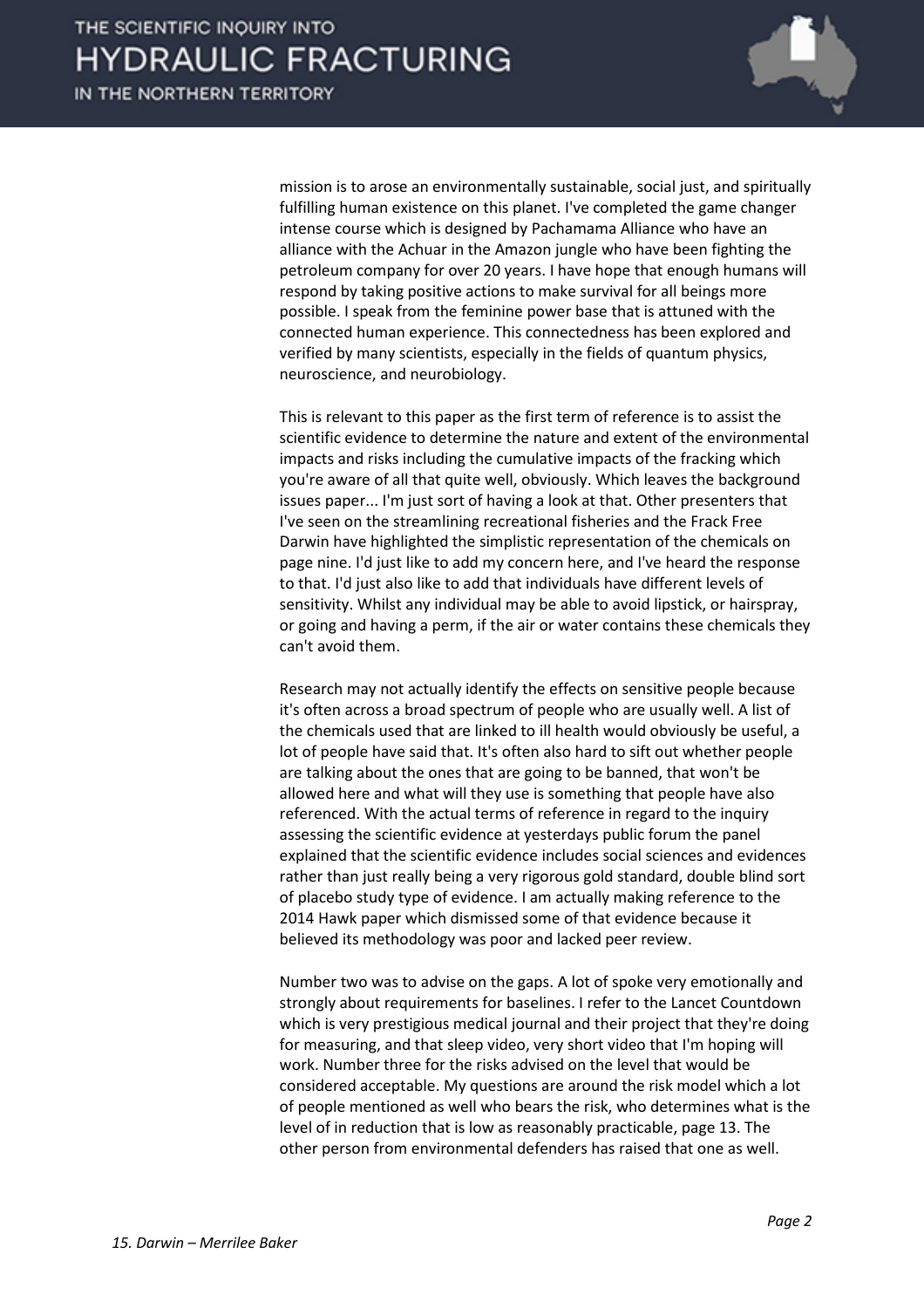IN THE NORTHERN TERRITORY



Under mythology on number five to have regard to relevant domestic and international reviews, and you've just spoken to that you won't be ... It does actually say in there that the 2014 Hawk Report is an important document for the panel. I just wanted to mention I do have major concerns to the tone and the way I read that of bias. I don't know the person, I don't know anything more actually about it other than I've only just read it in the last couple of weeks. There are numerous background papers and inquiries that have been conducted around the world that identify numerous risks, but they all seem to come up with different recommendations so a lot of the stuff is biased. That's why I'm questioning bias. That can often be implicit people actually don't know what they don't. They don't know that they're being affected according to some studies that I've referenced before.

Some claim safety if best practise is utilised. Some say it would be okay with more rigorous baseline studies and regulation, some have placed moratoriums and require more evidence whilst others have placed bans on the industry. The recommendations are based on many assumptions and also some of them are quite dated. I will point to some other evidence about that changing recently. My reading has identified an area previously unknown to me, and that is that unconventional gas is not an acceptable breach to renewables. I wasn't actually aware of the other speaker when I was watching this. I was hoping this was going to be covered so I thought great, I can just scoop straight to mine and then by the time I left home it wasn't. I've just added in some very impromptu slides. This is just a cover page of the review of the current future methane emissions, which is the one that I have professor Hart the inside page. These cover a lot of the discussion that, sorry was it just I'm not sure of the gentleman's name who spoke to before me about the mitigation and the methane.

| Hon. Justice<br>Rachel Pepper: | Mr. Tutty.                                                                                                                                                                                                                                                                                                                                                                                                                                                                                                                                                                                                                                                                                                                                                                                                                                                                                                                                                       |
|--------------------------------|------------------------------------------------------------------------------------------------------------------------------------------------------------------------------------------------------------------------------------------------------------------------------------------------------------------------------------------------------------------------------------------------------------------------------------------------------------------------------------------------------------------------------------------------------------------------------------------------------------------------------------------------------------------------------------------------------------------------------------------------------------------------------------------------------------------------------------------------------------------------------------------------------------------------------------------------------------------|
| Merrilee Baker:                | Sorry, yes. A lot of these papers have what he was talking about in there.                                                                                                                                                                                                                                                                                                                                                                                                                                                                                                                                                                                                                                                                                                                                                                                                                                                                                       |
| Hon. Justice<br>Rachel Pepper: | Thank you.                                                                                                                                                                                                                                                                                                                                                                                                                                                                                                                                                                                                                                                                                                                                                                                                                                                                                                                                                       |
| Merrilee Baker:                | Multiple sources make reference to more immediate effects on the global<br>warming that methane has over carbon-dioxide, especially in the short term.<br>The differing reports as far as I read it seem to be related to the measuring.<br>Over 20 years compared to over 100 years. If you're measuring over 20<br>years you'll see the effect of methane which does break down or whatever.<br>It does actually have a lot larger heating capacity. It's beyond my scope to<br>really go into it but I will provide these papers. One of them, the Climate<br>Health Alliance, it's got the Public Health Association, Australian Nursing and<br>Midwifery Association, the National Toxics Network, Australian Medical<br>Students Association and several others who actually collaborated on the<br>papers. These papers provide evidence that unconventional gas exploitation<br>is not a breach to renewables that will reduce greenhouse gas and global |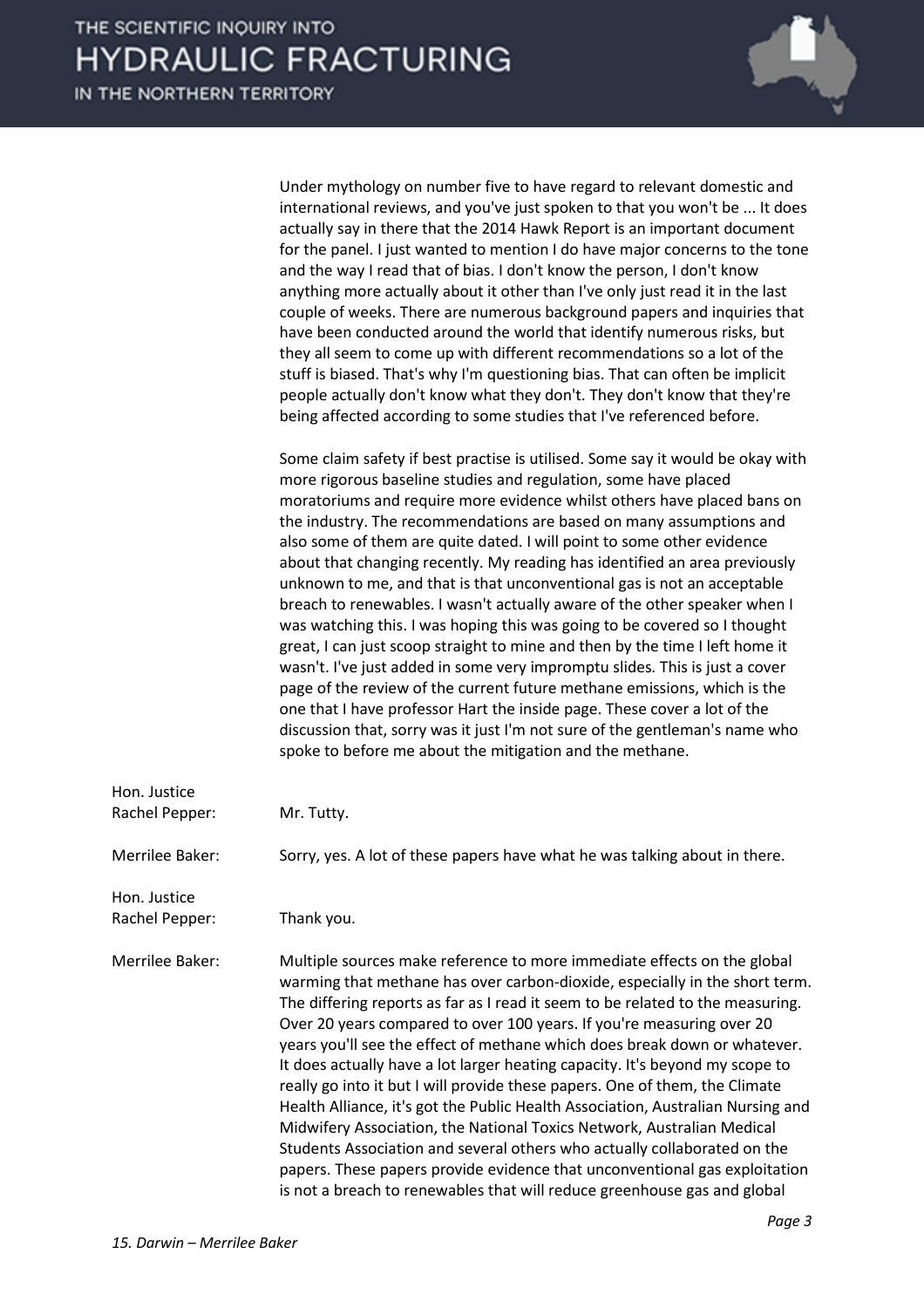

warming and that some scientific calculations indicate that the methane produced will increase warming more than coal.

That was just, again, just very quickly out of the Melbourne Institute out of that paper. They say that it's 86 times more powerful than carbon dioxide when its atmospheric warming impacts are considered. I mentioned that. Just looking at the vast potential of unconventional gas, that accumulative effect. These measurements have led the US Environmental Protection to increase the official estimates of methane emission from the total upstream oil. Really then looking at all of it all sort of put together, but I'm not expert and I'm sure that you'll be able to gain more from reading these papers than I can. The Climate Council that I mentioned, it's admission to independent review into the future security of the national electricity market. They say there are insufficient field studies and no baseline studies to quantify the impact of fugitive emissions associated with unconventional gas development and extraction in Australia. However, if methane emissions in Australia are equivalent to levels in the United States, any emissions benefit of choosing gas over coal may be cancelled out.

Also, they have recommended no new gas plants or infrastructure to be built because they're just locking that gas into the future, which was discussed yesterday. Today the cheapest new electricity sources are renewables and that's from Bloomberg New Energy Finance 2016. This paper I've read thoroughly and looked up some references. The PSR, Physicians for Social Responsibility. It's a compendium of scientific medical and media findings. In regard to the climate change effects, and this is an older, that's 2015, some of the other were 2016, even with 2017 paper. They say that natural gas is the bigger threat to climate than previously believed. Again, we've got that 20-year timeframe coming up with similar steps that they've got in there.

In the heavily drilled Barnett Shale of north-eastern Texas the methane emissions were shown to be 50% higher than the EPA had estimated. Fracking operations and associated infrastructure contribute 71%-85% of the methane emissions in the region. They're talking about not necessarily accidental leaks but from losses that are inherent to the design of the machinery or to operation use and therefore not possible to mitigate. The methane leakage at the levels now being documented negates and that way as previously hypothesised benefits from burning methane instead of coal in most existing power plants. You can go on to read more there. There's one more paper as well that I've accessed on that that has quite a fair ... It just mentions a little bit on the methane as well in that paper.

Unconventional gas is a climate risk, what you've got there, the fugitive emissions, methane being a very potent greenhouse gas and the of course obviously as we've mentioned before unconventional gas deters the investment in the much cleaner renewables of energies of wind and solar. I'll briefly just mention this is the environmental determinants of health and how climate change impacts that. I suppose that sort of on the assumption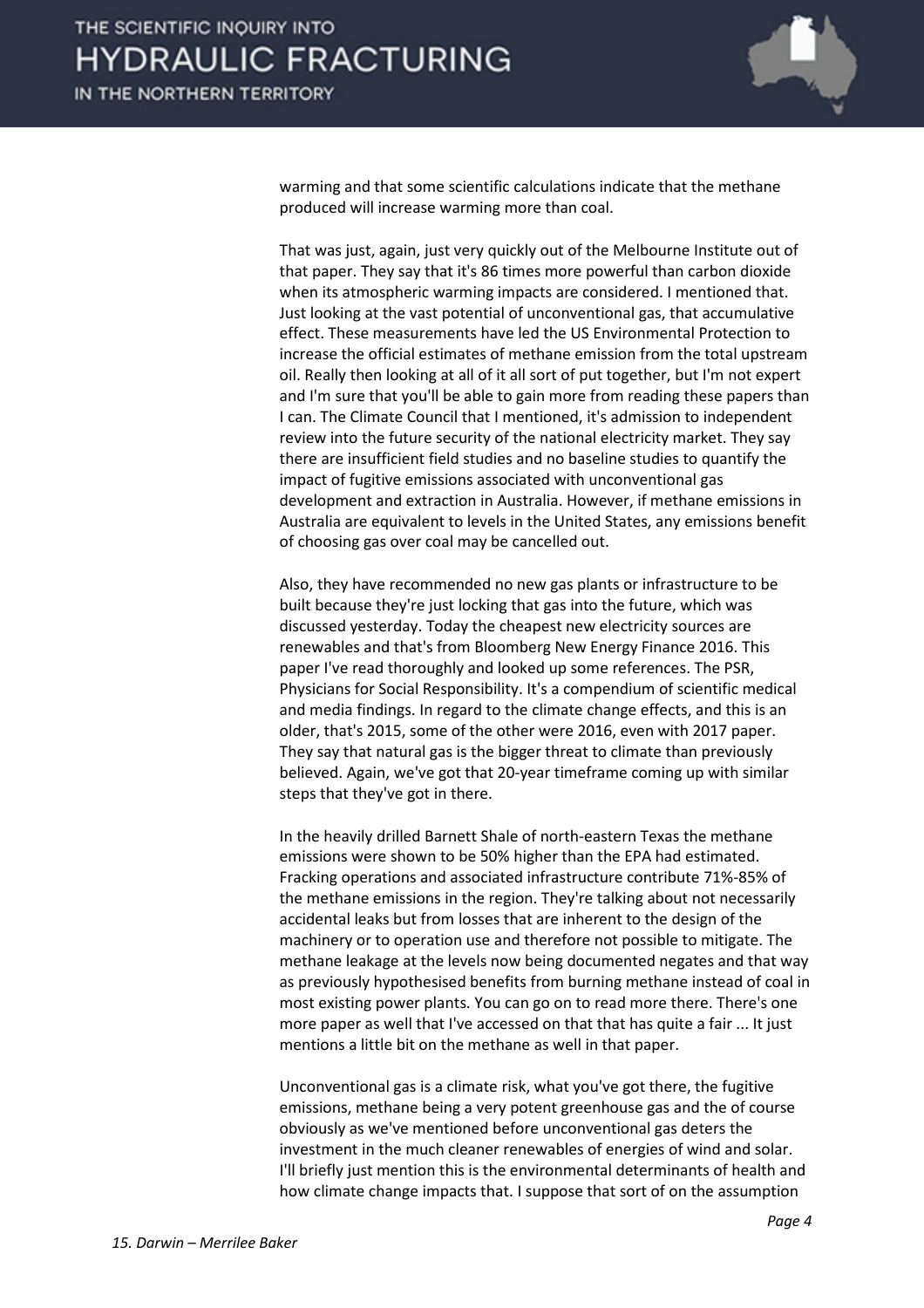

that unconventional gas is not a breach to renewables and being aware of the numerous risks I sort of say why do we even consider trying to risk manage it? The United Nations Environment Programme issued a global environmental alert system, through that system back in 2012 said that it may have unavoidable environmental impacts that have all been mentioned before, that really can't be reversed.

The body of evidence for the health risks of climate change are indisputable and have been referred to as catastrophic. Health organisations and collaborations of leading researchers are producing material to guide the public on how to minimise their risk. These are just three leaflets that you would pick up generally in your public health or your GP place, whatever. They tell you how the individual can do things to help, the actions they can take for extreme heat waves, actions you can take to prepare for climate change, how to protect yourself from mosquitoes, all of those sorts of things. They're actually not even looking at prevention. It's like, "Well here are the leaflets and it's just up to you, the individual, to try and make yourself safe." Whereas really there should be a lot more emphasis on policy and on government in relation to the heat trapping gases such as carbon dioxide and methane.

That's gone forward, it shouldn't have got to there yet. I'm not sure, did Alice Spring at all talk about the environmental determinants of health? I'm sure you probably all quite sort of familiar. I mean, basically we need clean air, water security, nutritious foods, stable, safe climates, meaningful livelihoods, resilient and cohesive communities. Our previous speaker has obviously highlighted. Although that was I think coal seam gas but still all those sorts of things that can have effects on local and going out in these concentric circles to the global effects at the top level there and biodiversity and climate change.

Is it possible to see the little video? We can swap to that. The Lancet, the medical journal I mentioned, have started a project called the Lancet Countdown. They're sort of trying to look at it more from a positive angle. This one says it a lot better than I can if we can get it to work. The Lancet [inaudible 00:17:08] are looking at the steps to take on climate change as the greatest opportunity of the 21st century. [crosstalk 00:17:17]

Presentation Video: They're potentially catastrophic for human health. Climate change directly impacts human health resulting in loss of life from extreme weather like droughts, floods, and heat waves. It will also damage the ecosystems we rely on for good health resulting in more polluted air, reduced crop yields, and undernutrition, and threatening our supply of clean drinking water. Climate change will bring social change. As sea levels rise mass human migration will lead to overcrowding, pressure on scarce resources, and possibly violent conflict. Heat waves can be fatal for people ages 65 and over. This exposure will increase over the next century.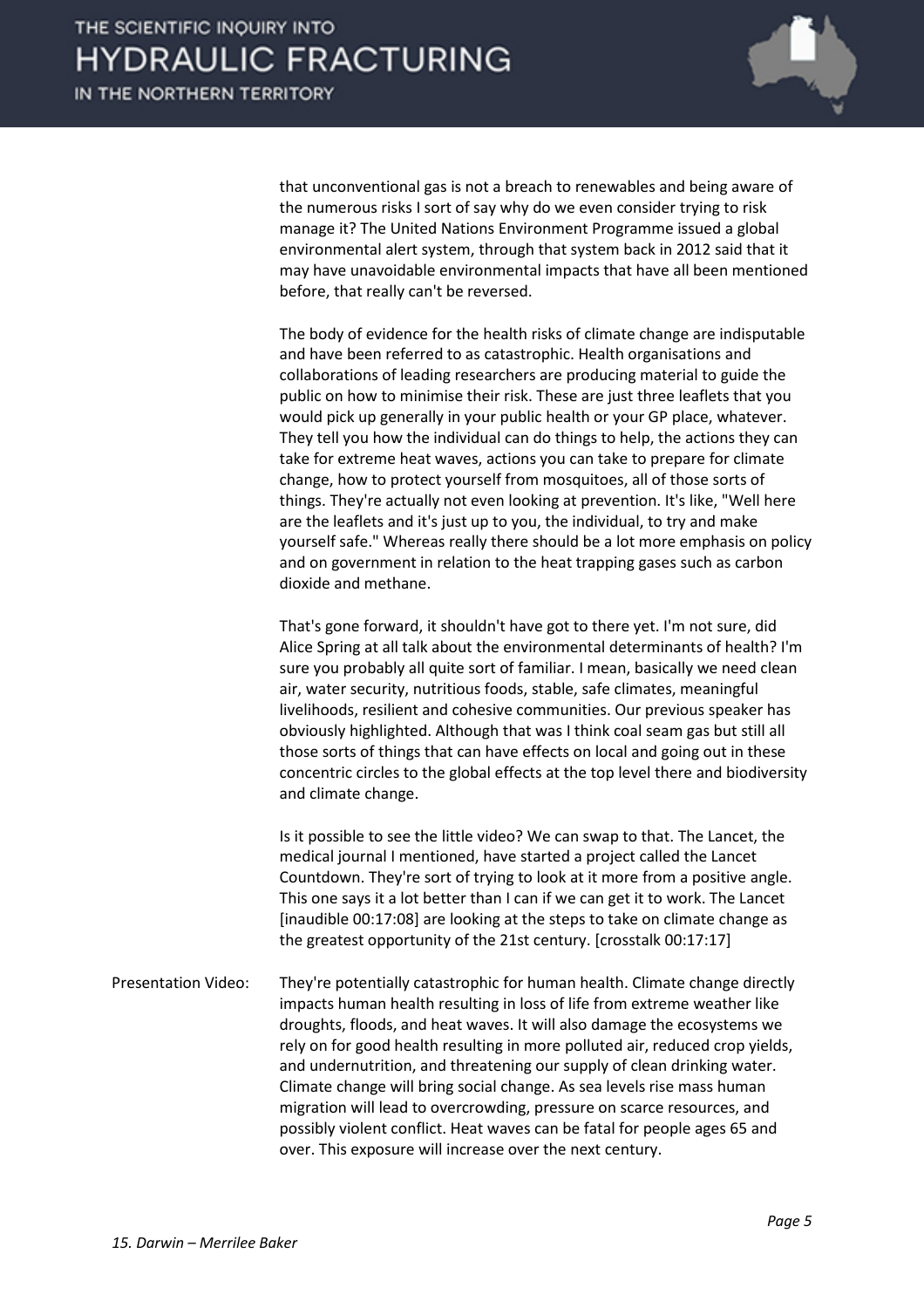

The demographic data shows populations are migrating and ageing into areas worst effected by climate change, and the true exposure increased for the over 65's is likely to be even greater. The current global energy mix which emphasises fossil fuels like coal, oil, and gas has a profound impact on human health as well as exacerbating climate change. Fossil fuels are already causing heart and lung disease directly through poor air quality. The long term effect from fossil fuels on global climate change will have even greater and more far reaching effects on human health.

The news isn't all bad. This diagram lays out many of the key responses to climate change, all of which have significant co-benefits for human health. Low carbon vehicles and active transport like walking and cycling decrease air pollution and carbon emissions, and also decrease obesity and cardiovascular disease. In fact, through these co-benefits and by preventing the potential loss to economic development, responding to climate change could be the biggest global health opportunity of the century. Most people view climate change as a threat but there's significant variation. Over 70% of the population in Brazil, South Korea, and Greece understand that climate change is a major threat compared to 40% or less in the USA and China. Trends of parts per million CO2 emissions are difficult to appreciate but increasing asthma rates, or exacerbating childhood undernutrition are tangible health problems that people relate to.

Whether we respond to climate change turning the threat it poses into an opportunity to improve public health is no longer a question of scientific evidence or technological capability. It is now entirely a matter of political commitment. The health profession has a vital role to play in driving this transition, communicating the risks, and ensuring climate change policies promote public health. We need to be at the forefront of this issue, helping to create a healthier future.

Hon. Justice

Rachel Pepper: Five minutes left.

Merrilee Baker: Pretty much my message is that if we can look at the methane emissions, if the panel can really look into that you have the science background in that area that I don't. If we can make that assumption that it is significantly going to contribute when it isn't a breach, then why are we looking at it? You've mentioned going to employ an economist as well to look into the costs. Rather than looking at the risks let's actually see is this even worth looking at with all the other risks that have been identified. To the extent that we can actually look at it as a positive and think how can the NT actually be a leader in the world of instigating some policies to put that money and all the things that you would have to do with all this testing with kits and all those things which is great as a baseline, I admire that, I think it's a great idea, but you really need for the policies to be looking at the renewable of what they can do with that.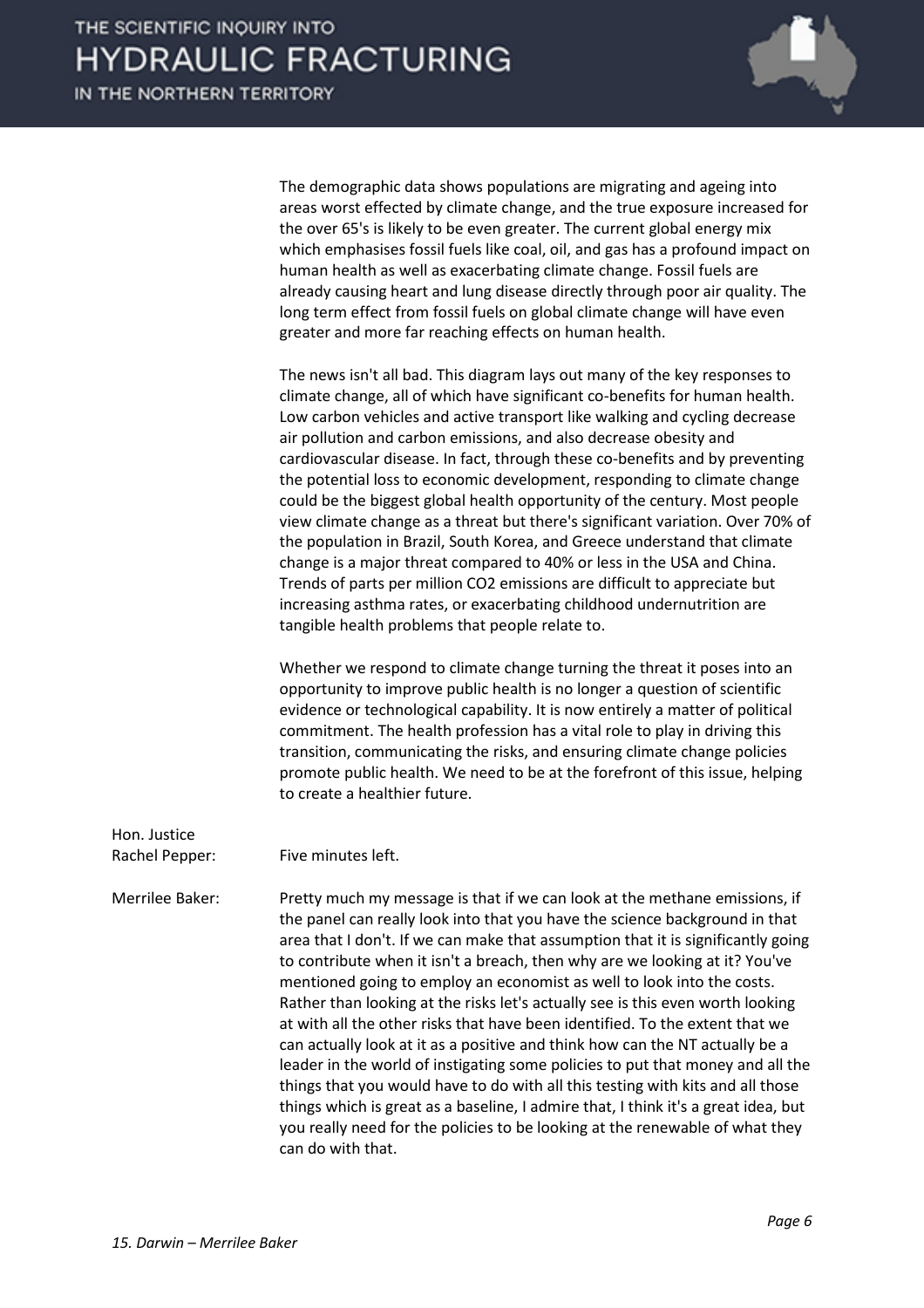

Just in case, the Lancet also goes into a whole lot of measures that they've identified. It would actually be something that a government would be able to say, "Look ..." Like some of the hospitals that are now green hospitals, and by having some measures that show that you have plans to reduce your greenhouse gases that you would actually be ported by someone like the Lancet. Just in case, some might see the terms of reference more narrowly than I do, and not accepting the climate change as a threat and looking at the unconventional gas may outweigh any reduction in carbon dioxide, they're not sort of looking at that. I'll just speak directly to the actual effects on public health of the fracking industry. The terms of reference include the whole spectrum of the industry, not just looking at the drilling of the wells and the extraction of the gas but how people view the effects on health will obviously depend on their angle of their lens of how wide a view they're looking at that.

This one, obviously the hydraulic fracking could be just looked at that, the whole thing. This says a lot of studies that have been done that look at the distance from the well site to the different problems, the potential public health problems, the terms of reference state that the only health effects on workers in the industry are beyond its scope. However, we have seen that as workers of the closest to hazard health effects are likely to be seen here first. Take asbestos as an example. The mining transport and use of silica is a major concern. I refer the panel to the evidence on silica as a cause of lung cancer and silicosis which scars the lung similarly to asbestos.

The compendium scientific medical media has more on that. That compendium as well lists a lot of the other health problems. There's evidence for skin and upper respiratory hospital admissions for heart and nerve problems, decreased average birth weights, and small gestational age infants, and higher incidents of heart defects at birth. Further research is needed into reported neuroendocrine disorders, especially those resulting in antenatal concerns for the unborn child. Of concerns are the radioactive releases. There is a lot of evidence in the form of measurements of the Marcellus shale in the USA with radium as high as 3,600 times the US Environment Protection Agency's limit for drinking water, as referenced before. I'll try not to spend too much but the whole paper in 2014 claims that it didn't dismiss reports of health defects, but the quite below indicates that any rigorous peer reviewed articles were taken into account.

I won't actually read it but it's the quote from 1.1.2, The Challenges for the Inquiry. Just the end part says, "While I'm not dismissing the importance of these concerns and the need for increased understanding and monitoring of validated research into this aspect, inquiry was not able to identify verified studies that supported the claims." So, they were saying that there was limited data. Basically, there's no data, there are no risks, is the way I read it. I don't know the intention of it but this is assume that because there is limited data suggesting the increased health risks that there are none. We've heard similar messages from the tobacco industry and then they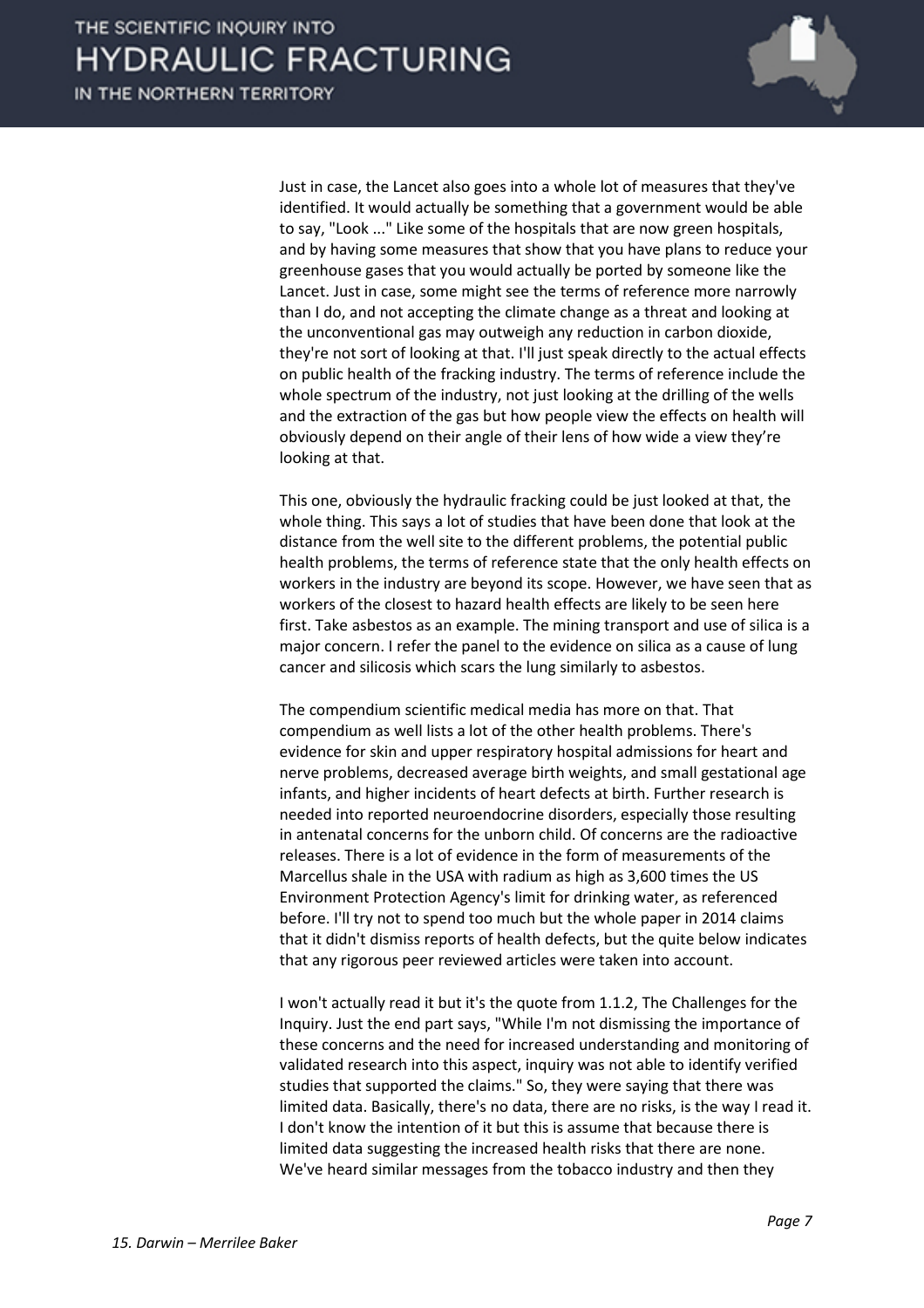

were infiltrated, the science with skewed and biased reports, and denied there was an issue.

Years ago, actually I read a script for scientific evolution of hazards or identifying things. One, there is no evidence. A few years later, two, okay you have some evidence but it's not gold standard or enough to take action. Three, okay there might be something in this. Four, this is a major health hazard. The unconventional gas industry, especially in its current expansive form, the OS, is still in its infancy for adequate studies into public health to be conducted. We thought about the lack of transparency of chemicals, you're aware of. This is actually the paper of the,.. of the doctor. Because the Queensland government wasn't actually doing any, even the doctors they sent went to the town 70 kilometres away or something. This I confide as well. He has a lot of graphs in there. He said his methodology is proof to look at for the study because it actually went to the people that had the problems, but it's still very worthwhile having a look and I don't think should be disregarded. Hon. Justice Rachel Pepper: You have one-minute left. If you want to make your concluding remarks, please do so. Merrilee Baker: The science, this is just a picture of how the evidence has increased over the years. It's really only beginning to be developed. You're aware of the water. I did just look up this. We spoke yesterday about the water, the 30 gigalitres, what it relates to. This town is trying to harvest an additional 30 megalitres of storm water per year for irrigation of public open space. That's one fracking. The Lucerne uses like 6-8 megalitres per hectare for the whole year of irrigation. That one there was just a research into the haematological cancer that all of the children who lived, all under 24 who lived closest to the site, that was the highest area of where the cancers were found. That one can be read. Obviously, you're aware of the social/emotional solastalgia which comes from feeling total despair that you have no power, that the land has been degraded can lead to depression and even suicide. Obviously, the competition and things like that. Basically, my concluding request of the panel is to consider that dude to the possibly irreversible risks to human health that the moratorium on fracking be continued in the NT until the effects of global warming on health by the year of the target for reductions, preferable 2050, but maybe 2030, is held to then, and then review the risk analysis. If the risk is reduced to an acceptable level, say by advances in technology, improved practise, baseline measurements in place, ill health effects have strong evidence to not occur, then the next generation will benefit from a guest reservoir that would be depleted in other parts of the world and likely to be more viable. Thank you.

Hon. Justice